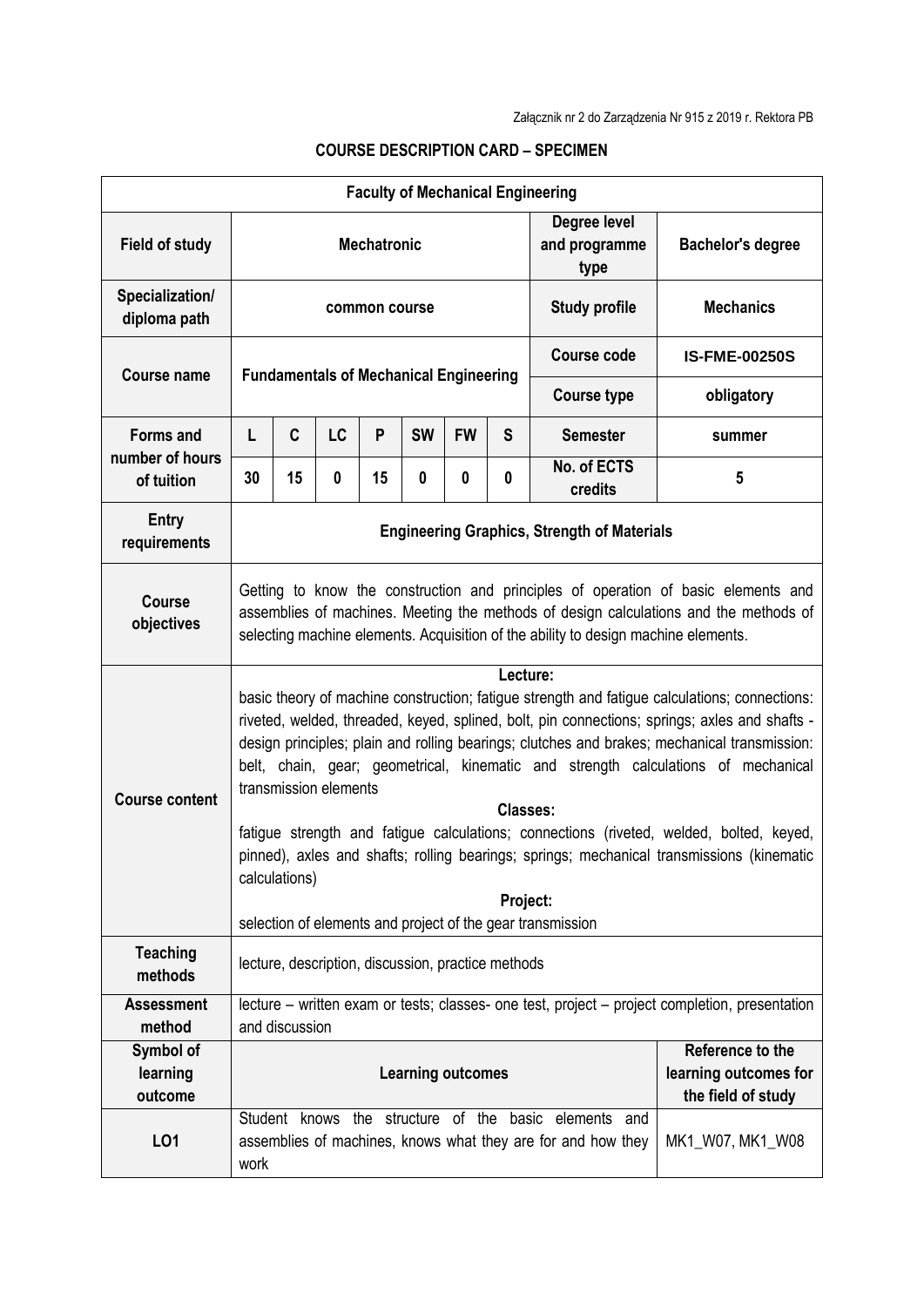| LO <sub>2</sub>                    | Student has knowledge of the principles and methods of<br>constructing elements and assemblies of machines                                                                                                                                                                                                                                                                                                                                                                                                                                                                                                            | MK1_W02, MK1_W07                                           |     |  |  |  |  |
|------------------------------------|-----------------------------------------------------------------------------------------------------------------------------------------------------------------------------------------------------------------------------------------------------------------------------------------------------------------------------------------------------------------------------------------------------------------------------------------------------------------------------------------------------------------------------------------------------------------------------------------------------------------------|------------------------------------------------------------|-----|--|--|--|--|
| LO <sub>3</sub>                    | Student is able to obtain and interpret information from literature<br>and other sources, to use technical documents and standards                                                                                                                                                                                                                                                                                                                                                                                                                                                                                    | MK1_U01, MK1_W07                                           |     |  |  |  |  |
| <b>LO4</b>                         | Student knows the basics and is able to design elements and<br>assemblies of machines, knows how to work individually and in a<br>team                                                                                                                                                                                                                                                                                                                                                                                                                                                                                | MK1_W07, MK1_U01,<br>MK1_U07, MK1_U03                      |     |  |  |  |  |
| Symbol of<br>learning<br>outcome   | Methods of assessing the learning outcomes                                                                                                                                                                                                                                                                                                                                                                                                                                                                                                                                                                            | Type of tuition during<br>which the outcome is<br>assessed |     |  |  |  |  |
| LO1                                | Lecture: exam; Classes: one test                                                                                                                                                                                                                                                                                                                                                                                                                                                                                                                                                                                      | L                                                          |     |  |  |  |  |
| LO <sub>2</sub>                    | Lecture: exam; Classes: one test                                                                                                                                                                                                                                                                                                                                                                                                                                                                                                                                                                                      | L, C                                                       |     |  |  |  |  |
| LO <sub>3</sub>                    | Classes: one test; Project: assessment of completed projects,<br>current work progress, discussions and activity in the classroom                                                                                                                                                                                                                                                                                                                                                                                                                                                                                     | C, P                                                       |     |  |  |  |  |
| <b>LO4</b>                         | Lecture: exam; Classes: one test; Project: assessment of<br>completed projects, current work progress, discussions and<br>activity in the classroom                                                                                                                                                                                                                                                                                                                                                                                                                                                                   | L, C, P                                                    |     |  |  |  |  |
|                                    | No. of hours                                                                                                                                                                                                                                                                                                                                                                                                                                                                                                                                                                                                          |                                                            |     |  |  |  |  |
|                                    | lecture attendance                                                                                                                                                                                                                                                                                                                                                                                                                                                                                                                                                                                                    | 30                                                         |     |  |  |  |  |
|                                    | classes attendance                                                                                                                                                                                                                                                                                                                                                                                                                                                                                                                                                                                                    | 15                                                         |     |  |  |  |  |
|                                    | project attendance                                                                                                                                                                                                                                                                                                                                                                                                                                                                                                                                                                                                    | 15                                                         |     |  |  |  |  |
|                                    | preparation for the lecture exam; attendance at the exam                                                                                                                                                                                                                                                                                                                                                                                                                                                                                                                                                              | 20                                                         |     |  |  |  |  |
|                                    | preparation for the classes                                                                                                                                                                                                                                                                                                                                                                                                                                                                                                                                                                                           | 12                                                         |     |  |  |  |  |
| <b>Calculation</b>                 | preparation to pass the classes                                                                                                                                                                                                                                                                                                                                                                                                                                                                                                                                                                                       | $\overline{3}$                                             |     |  |  |  |  |
|                                    | preparation for the project tasks                                                                                                                                                                                                                                                                                                                                                                                                                                                                                                                                                                                     | 23                                                         |     |  |  |  |  |
|                                    | performing project tasks (including preparation of a presentation)                                                                                                                                                                                                                                                                                                                                                                                                                                                                                                                                                    | 6                                                          |     |  |  |  |  |
|                                    | preparation for passing the project tasks                                                                                                                                                                                                                                                                                                                                                                                                                                                                                                                                                                             | 8                                                          |     |  |  |  |  |
|                                    | participation in consultations                                                                                                                                                                                                                                                                                                                                                                                                                                                                                                                                                                                        | $\overline{4}$                                             |     |  |  |  |  |
|                                    | <b>TOTAL:</b>                                                                                                                                                                                                                                                                                                                                                                                                                                                                                                                                                                                                         |                                                            |     |  |  |  |  |
|                                    | <b>HOURS</b>                                                                                                                                                                                                                                                                                                                                                                                                                                                                                                                                                                                                          | No. of<br><b>ECTS</b><br>credits                           |     |  |  |  |  |
|                                    | Student workload – activities that require direct teacher participation                                                                                                                                                                                                                                                                                                                                                                                                                                                                                                                                               | 66                                                         | 2.5 |  |  |  |  |
|                                    | 84                                                                                                                                                                                                                                                                                                                                                                                                                                                                                                                                                                                                                    | 3                                                          |     |  |  |  |  |
| <b>Basic references</b>            | 1. Mazanek E. (ed.): Examples of calculations from the basics of machine construction, v1,<br>connections, springs, valves, machine shafts. Scientific and Technical Publishing House,<br><b>Warsaw, 2005</b><br>2. Mazanek E. (ed.): Examples of calculations from the basics of machine design, v2,<br>bearings, clutches and brakes, mechanical transmissions. Scientific and Technical<br>Publishing House, Warsaw, 2005<br>3. Kurmaz L.W., Kurmaz O.L., Designing nodes and machine parts, Kielce 2006<br>4. Kocanda S., Szala J: Fundamentals of fatigue calculations. Scientific Publisher PWN,<br>Warsaw 1997 |                                                            |     |  |  |  |  |
| <b>Supplementary</b><br>references | 1. Darbyshire A.: Mechanical engineering: BTEC national engineering specialist units.<br>Newnes, Amsterdam, 2010.<br>2. Beer F.P., Johnston E.R. Jr., DeWolf J.T.: Mechanics of Materials                                                                                                                                                                                                                                                                                                                                                                                                                             |                                                            |     |  |  |  |  |